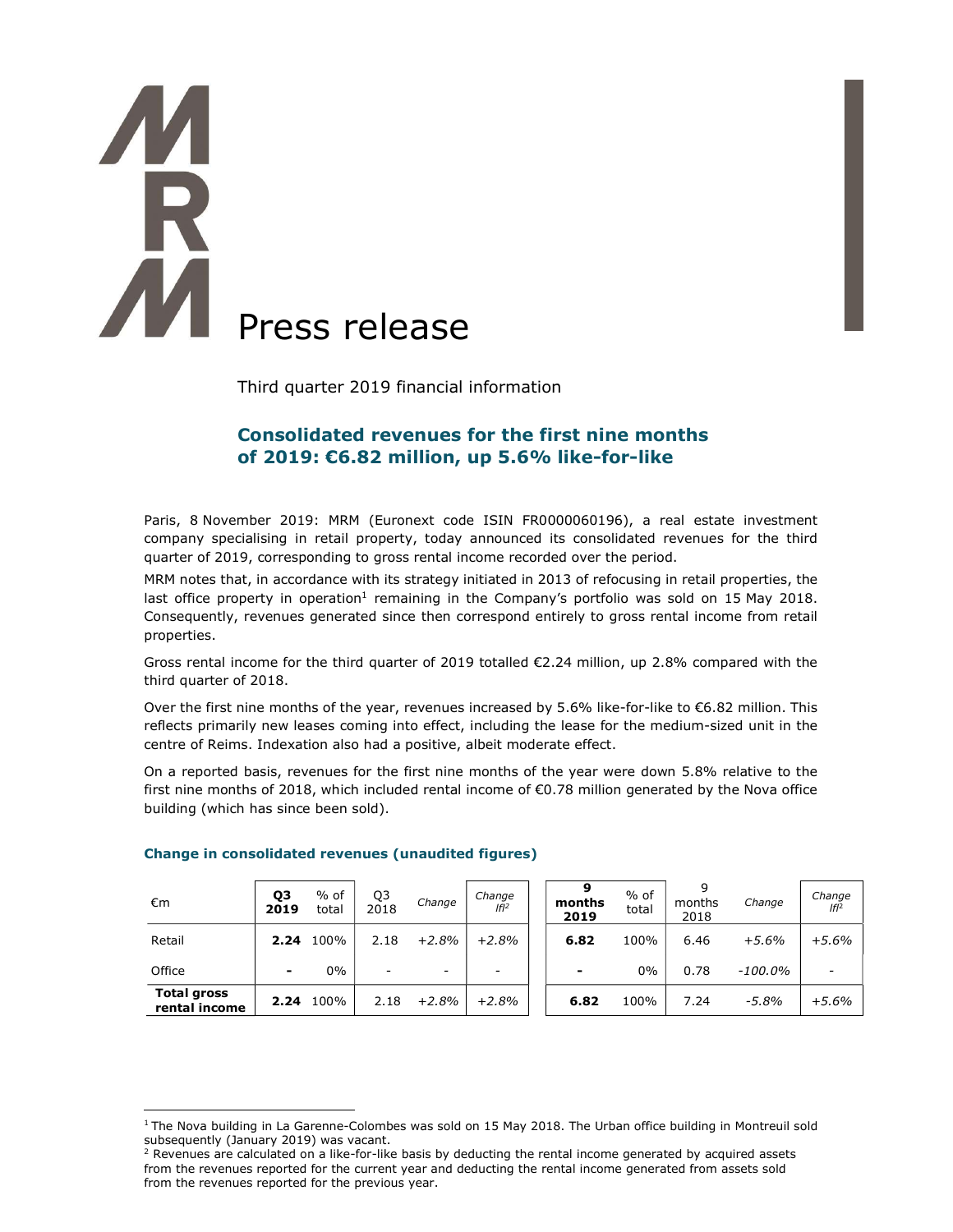### Operational performance

Letting activity in the third quarter (five contracts<sup>3</sup> signed representing a total annual rent of €0.1 million) brings the number of contracts signed during the first nine months of the year to 22, representing an annual rent of €1.0 million.

A number of contracts came into effect during the third quarter, including the lease for a 1,200 sqm medium-sized unit in the Aria Parc retail park in Allonnes, as well as several leases corresponding to office units at Carré-Vélizy (over 800 sqm in total).

In addition, MRM has renegotiated its contractual relations concerning the portfolio made up of eleven garden centres and a logistics platform with a view to securing its revenues. This resulted in the signing of new leases in October for the nine garden centres run under the GammVert brand, with firm periods of six or nine years depending on the site and at unchanged rent level. The lease for the logistics platform remains in force, while the two remaining garden centres – one vacant and the other due to become vacant at the end of the year – are intended to be sold.

### **Outlook**

MRM is executing the final phase of its €35.5 million investment plan initiated in 2016 dedicated to seven of its nine retail properties. All renovation or extension programs have been launched on a staggered basis and five such projects have been completed. As at 30 September 2019, works still to be carried out corresponded to:

- The redevelopment (1,000 sqm) and extension (+2,600 sqm) of the Valentin shopping center in Besançon, the largest project in MRM's investment plan; the units are due to be delivered in the second quarter of 2020, with a public opening scheduled for the third quarter of 2020;
- The more modest redevelopment of the ground floor of Passage de la Réunion in Mulhouse.

The investment plan is due to be completed at the end of the first half of 2020. Beyond then, MRM intends to continue with its letting, reletting and retailer rotation activities, confirming its target of total annualised net rents of over €10 million, with an assumed occupancy rate of 95%. This target is based on the current portfolio (excluding acquisitions or disposals).

### Calendar

Revenues for the fourth quarter and 2019 annual results are due on 28 February 2020 before market opening and will be presented during an information meeting to be held on the same day.

### About MRM

MRM is a listed real estate investment company that owns and manages a portfolio of retail properties across several regions of France. Its majority shareholder is SCOR SE, which owns 59.9% of share capital. MRM is listed in Compartment C of Euronext Paris (ISIN: FR0000060196 - Bloomberg code: MRM:FP – Reuters code: MRM.PA). MRM opted for SIIC status on 1 January 2008.

### For more information:

### MRM

5, avenue Kléber 75795 Paris Cedex 16 France T +33 (0)1 58 44 70 00 relation\_finances@mrminvest.com

Website: www.mrminvest.com

Isabelle Laurent, OPRG Financial T +33 (0)1 53 32 61 51 M +33 (0)6 42 37 54 17 isabelle.laurent@oprgfinancial.fr



3 New leases or renewals.